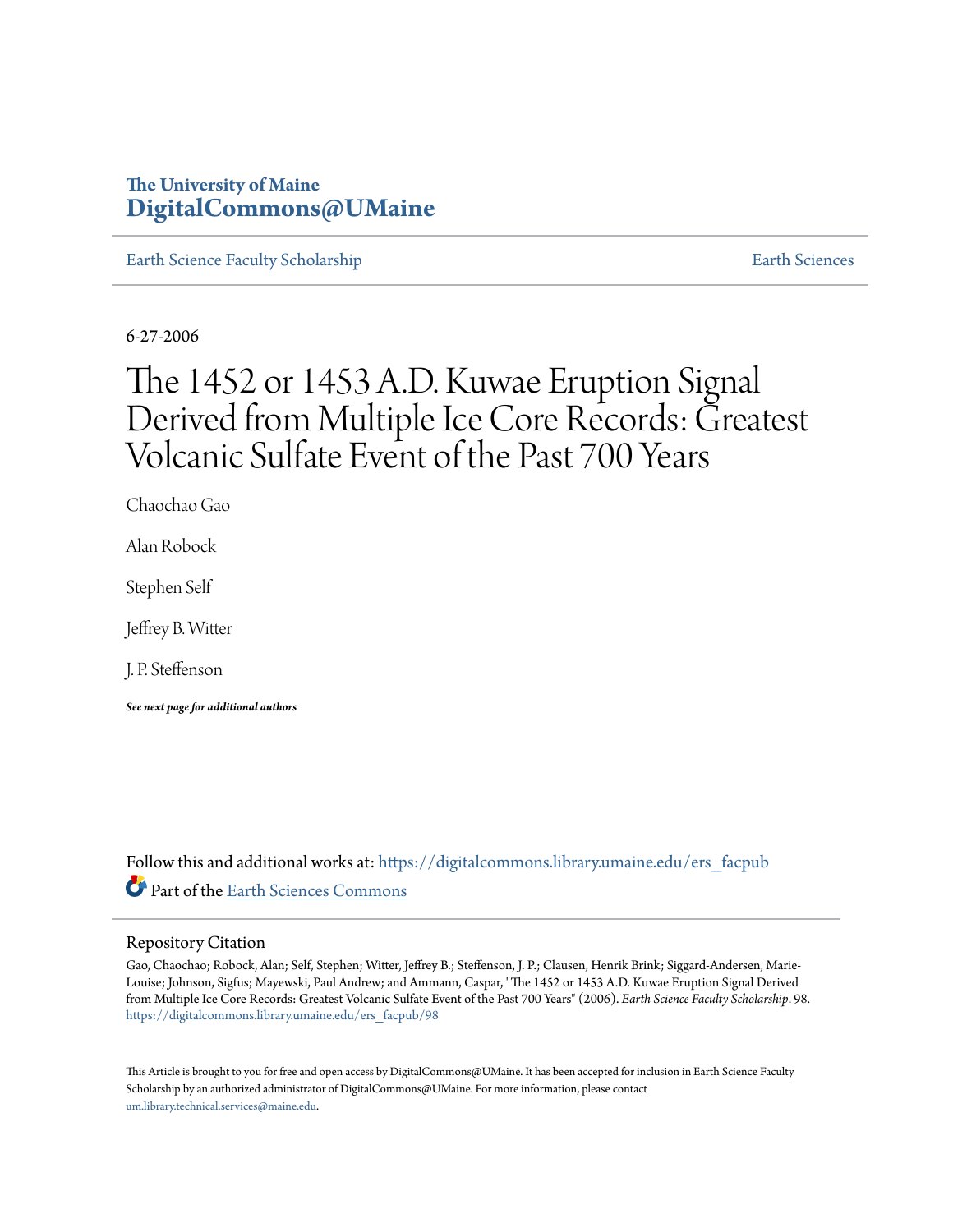## **Authors**

Chaochao Gao, Alan Robock, Stephen Self, Jeffrey B. Witter, J. P. Steffenson, Henrik Brink Clausen, Marie-Louise Siggard-Andersen, Sigfus Johnson, Paul Andrew Mayewski, and Caspar Ammann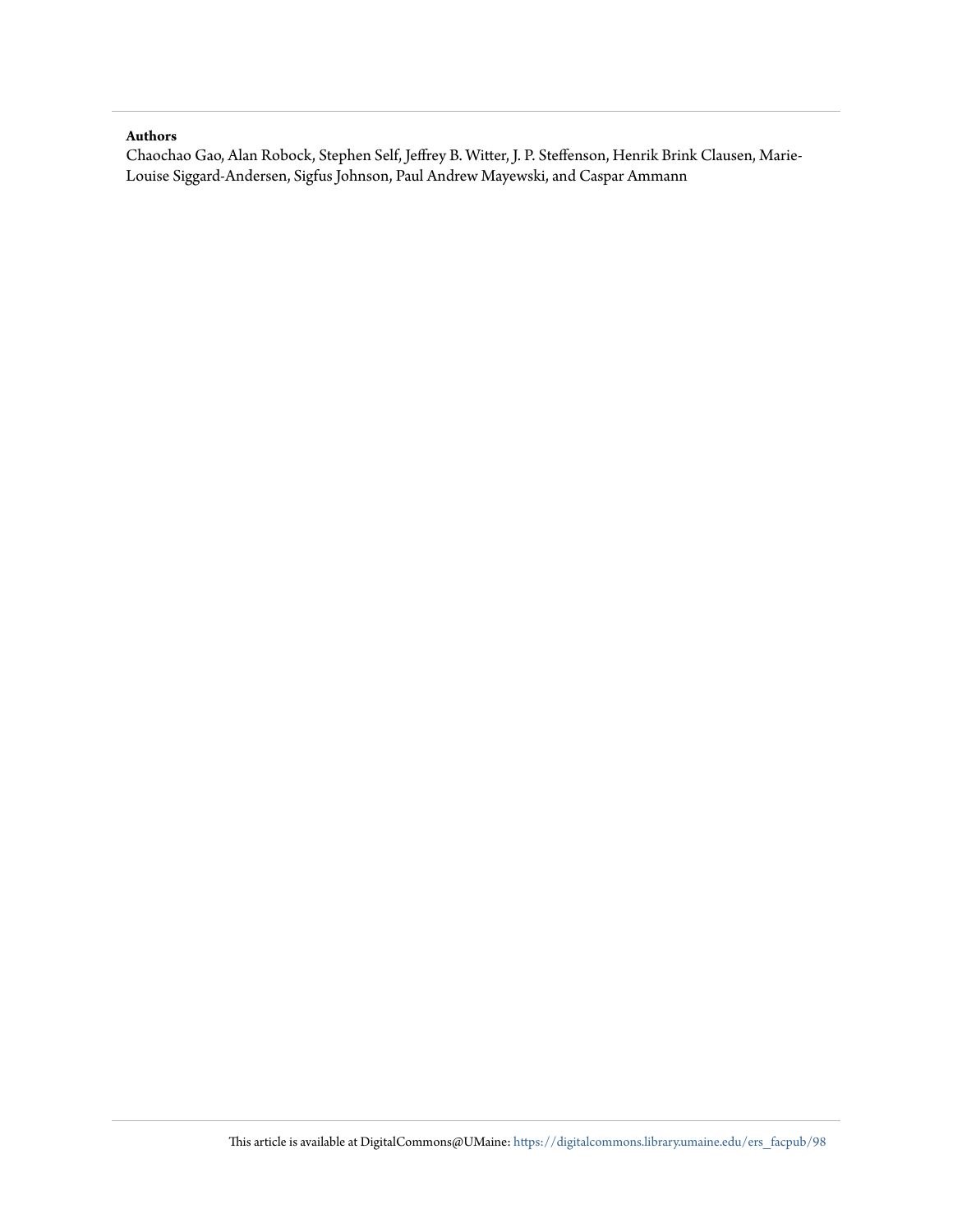## The 1452 or 1453 A.D. Kuwae eruption signal derived from multiple ice core records:

## Greatest volcanic sulfate event of the past 700 years

Chaochao Gao,<sup>1</sup> Alan Robock,<sup>1</sup> Stephen Self,<sup>2</sup> Jeffrey B. Witter,<sup>3</sup> J. P. Steffenson,<sup>4</sup> Henrik Brink Clausen,<sup>4</sup> Marie-Louise Siggaard-Andersen,<sup>4</sup> Sigfus Johnsen,<sup>4</sup> Paul A. Mayewski,<sup>5</sup> and Caspar Ammann<sup>6</sup>

Received 26 September 2005; revised 22 January 2006; accepted 1 March 2006; published 27 June 2006.

[1] We combined 33 ice core records, 13 from the Northern Hemisphere and 20 from the Southern Hemisphere, to determine the timing and magnitude of the great Kuwae eruption in the mid-15th century. We extracted volcanic deposition signals by applying a highpass loess filter to the time series and examining peaks that exceed twice the 31 year running median absolute deviation. By accounting for the dating uncertainties associated with each record, these ice core records together reveal a large volcanogenic acid deposition event during 1453–1457 A.D. The results suggest only one major stratospheric injection from the Kuwae eruption and confirm previous findings that the Kuwae eruption took place in late 1452 or early 1453, which may serve as a reference to evaluate and improve the dating of ice core records. The average total sulfate deposition from the Kuwae eruption was 93 kg  $SO_4/km^2$  in Antarctica and 25 kg  $SO_4/km^2$  in Greenland. The deposition in Greenland was probably underestimated since it was the average value of only two northern Greenland sites with very low accumulation rates. After taking the spatial variation into consideration, the average Kuwae deposition in Greenland was estimated to be 45 kg  $SO_4/km^2$ . By applying the same technique to the other major eruptions of the past 700 years our result suggests that the Kuwae eruption was the largest stratospheric sulfate event of that period, probably surpassing the total sulfate deposition of the Tambora eruption of 1815, which produced 59 kg  $SO_4/km^2$  in Antarctica and 50 kg  $SO_4/km^2$  in Greenland.

Citation: Gao, C., A. Robock, S. Self, J. B. Witter, J. P. Steffenson, H. B. Clausen, M.-L. Siggaard-Andersen, S. Johnsen, P. A. Mayewski, and C. Ammann (2006), The 1452 or 1453 A.D. Kuwae eruption signal derived from multiple ice core records: Greatest volcanic sulfate event of the past 700 years, J. Geophys. Res., 111, D12107, doi:10.1029/2005JD006710.

## 1. Introduction

[2] The Kuwae volcano in Vanuatu  $(16.83°S, 168.54°E)$ erupted in the middle of the 15th century A.D. [Pang, 1993; Briffa et al., 1998], expelling  $32-39$  km<sup>3</sup> of dense rock equivalent [Monzier et al., 1994]. This volume of expelled matter is more than six times larger that of the 1991 Pinatubo eruption and left ''unmistakable marks in world climate records'' [Pang, 1993]. While records of unusual weather and atmospheric optical phenomena and severe damage on agriculture [Pang, 1993], as well as the

Copyright 2006 by the American Geophysical Union. 0148-0227/06/2005JD006710

anomalously low tree ring densities [Briffa et al., 1998], point to the year 1452 as the time of the eruption, dating of the Kuwae signal derived from individual ice core record ranges from 1450 to 1464. For example, Cole-Dai et al. [1997] found an acid "spike" that lasted for four years from 1454 to 1457 in the Siple Station ice core. Palmer et al. [2002] reported deposition of a large volcanic eruption during 1459-1461 in the Law Dome record, which was also found to be the largest volcanic signal in the last seven centuries in this record. Castellano et al. [2005] assigned the Kuwae signal to the year 1460 in their EPICA Dome C core. Another Antarctic ice core, PS1 [Delmas et al., 1992], displays a prominent acid peak which they determined to be about 1450. Similarly, in the Northern Hemisphere (NH), Zielinski et al. [1994] and Zielinski [1995] found a large volcanic signal at 1460– 1461 in the GISP2 record. Fisher and Koerner [1994] discovered a volcanic deposition in 1455 in the A84 ice core. Bigler et al. [2002] found a large peak lasting several years in the early 1450s in the NGT-B20 ice core. In several of these cores Kuwae is a major if not a dominant

<sup>&</sup>lt;sup>1</sup>Department of Environmental Sciences, Rutgers-State University of New Jersey, New Brunswick, New Jersey, USA. <sup>2</sup>

<sup>&</sup>lt;sup>2</sup>Department of Earth Sciences, Open University, Milton Keynes, UK. <sup>3</sup>Hawaii Institute of Geophysics and Planetology, University of Hawaii at Manoa, Honolulu, Hawaii, USA. <sup>4</sup>

Niels Bohr Institute, University of Copenhagen, Copenhagen, Denmark.

Climate Change Institute, University of Maine, Orono, Maine, USA. 6 National Center for Atmospheric Research, Boulder, Colorado, USA.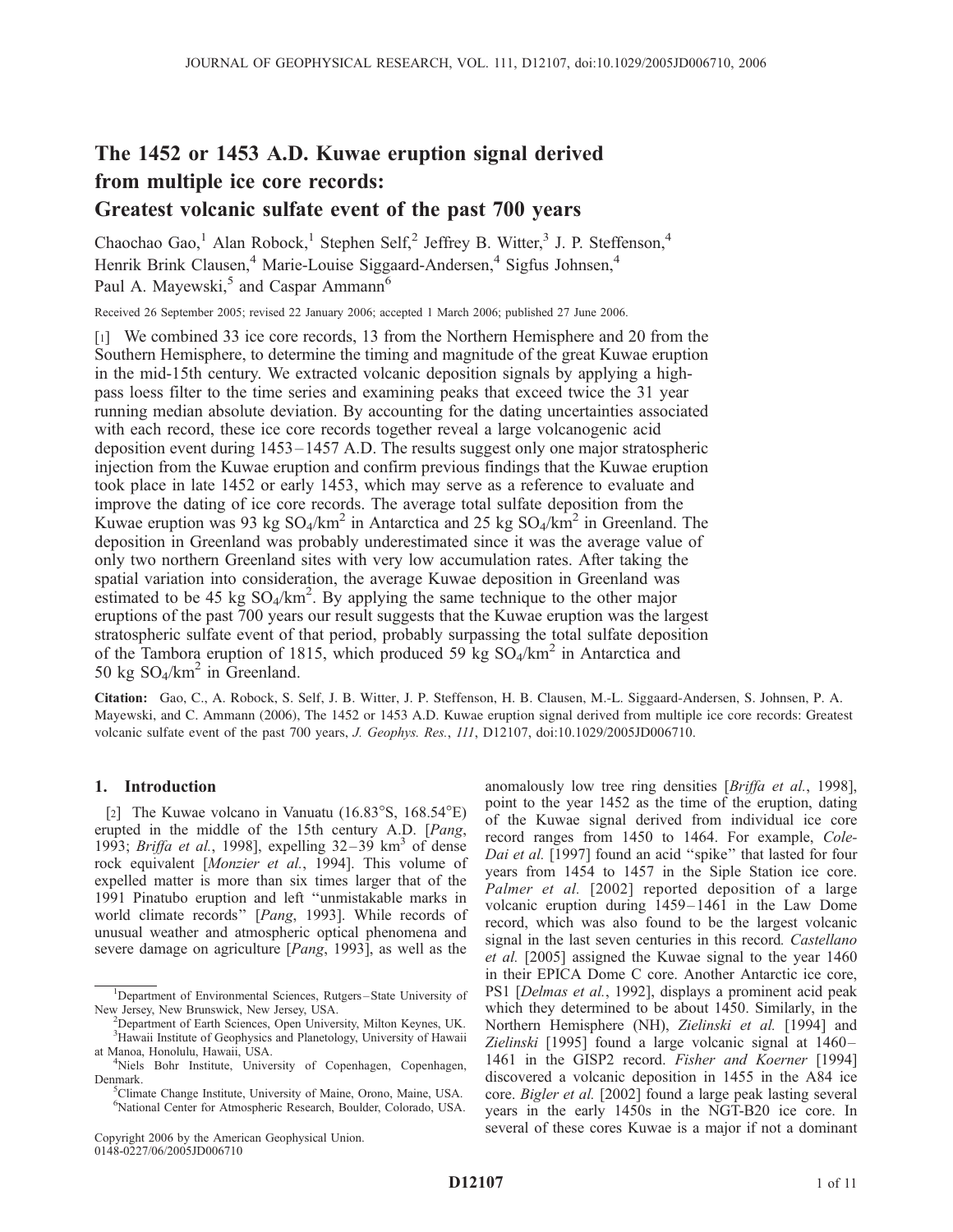| Annual<br>Accumulation      |                                    |               |                 |              |                            |                    |                               |  |  |  |  |
|-----------------------------|------------------------------------|---------------|-----------------|--------------|----------------------------|--------------------|-------------------------------|--|--|--|--|
| Name                        | Location                           | Period        | Resolution      | Rate, mwe/yr | Measure Type               | Units              | Reference                     |  |  |  |  |
| $A84^b$                     | $80.7^{\circ}$ N, $73.1^{\circ}$ W | $1223 - 1961$ | $1/\mathrm{yr}$ | 0.098        | <b>ECM</b>                 | $\mu A$            | Fisher et al. [1995]          |  |  |  |  |
| $A77^b$                     | $80.7^{\circ}$ N, $73.1^{\circ}$ W | $453 - 1853$  | $1/\mathrm{yr}$ | 0.175        | <b>ECM</b>                 | $\mu A$            | Fisher et al. [1995]          |  |  |  |  |
| NGT B20                     | 79°N, 36.5°W                       | $830 - 1993$  | 12/yr           | 0.098        | <b>CFA</b>                 | $ng/g$ (ppb)       | Bigler et al. [2002]          |  |  |  |  |
| NorthGRIP1.ECM              | 75.1°N, 42.3°W                     | $190 - 1969$  | 2/yr            | 0.152        | <b>ECM</b>                 |                    | this paper                    |  |  |  |  |
| NorthGRIP1.SO <sub>4</sub>  | 75.1°N, 42.3°W                     | $190 - 1969$  | $1/\mathrm{yr}$ | 0.152        | total $SO_4$               | $\mu$ eq/kg        | this paper                    |  |  |  |  |
| $GISP2^b$                   | $72.6^{\circ}$ N, $38.5^{\circ}$ W | $1 - 1984$    | $0.5/\text{yr}$ | 0.420        | NSS SO <sub>4</sub>        | ppb                | Zielinski [1995]              |  |  |  |  |
| Dye3 deep                   | 72.6°N, 37.6°W                     | $1 - 1768$    | 4/yr            | 0.500        | <b>ECM</b>                 |                    | this paper                    |  |  |  |  |
| Greenland Site T            | 72.6°N,38.5 W                      | $1731 - 1989$ | $1/\mathrm{yr}$ | 0.224        | <b>EXS</b>                 | kg/km <sup>2</sup> | Mosley-Thompson et al. [1993] |  |  |  |  |
| GRIP main                   | 71.3°N, 26.7°W                     | $1 - 1642$    | 4/yr            | 0.212        | <b>ECM</b>                 |                    | this paper                    |  |  |  |  |
| Crête                       | $71.1^{\circ}$ N, $37.3^{\circ}$ W | $553 - 1778$  | 4/yr            | 0.267        | <b>ECM</b>                 |                    | this paper                    |  |  |  |  |
| Greenland Site A            | $70.8^{\circ}$ N, $36^{\circ}$ W   | $1715 - 1985$ | $1/\mathrm{yr}$ | 0.267        | <b>EXS</b>                 | kg/km <sup>2</sup> | Mosley-Thompson et al. [1993] |  |  |  |  |
| Renland                     | $70.6^{\circ}$ N, $35.8^{\circ}$ W | $1000 - 1984$ | $1/\mathrm{yr}$ | 0.319        | <b>ECM</b>                 |                    | this paper                    |  |  |  |  |
| 20D <sup>b</sup>            | $65^{\circ}$ N, $45^{\circ}$ W     | $1767 - 1983$ | $1/\mathrm{yr}$ | 0.410        | NSS SO <sub>4</sub>        | ng/g               | Mayewski et al. [1990]        |  |  |  |  |
| Mount Logan <sup>b</sup>    | $60.6^{\circ}$ N, $141^{\circ}$ W  | $1689 - 1979$ | $1/\mathrm{yr}$ | 0.330        | total $SO_4$               | $\mu$ eq/L         | Mayewski et al. [1993]        |  |  |  |  |
| Law Dome                    | 66.7°S 112.8°E                     | $1301 - 1995$ | 12/yr           | 0.644        | NSS SO <sub>4</sub>        | $\mu$ eq/L         | Palmer et al. [2002]          |  |  |  |  |
| Dyer                        | 70.7°S, 65°W                       | $1505 - 1989$ | $1/\mathrm{yr}$ | 0.450        | total $SO_4$ flux          | kg/km <sup>2</sup> | Cole-Dai et al. [1997]        |  |  |  |  |
| $G15^b$                     | $71.2^{\circ}$ S, $46^{\circ}$ E   | $1210 - 1983$ | varies          | 0.130        | <b>DEP</b>                 | $\mu S/m$          | Moore et al. $[1991]$         |  |  |  |  |
| Talos Dome                  | 72.8°S, 159.1°E                    | $1217 - 1996$ | varies          | 0.081        | NSS $SO4$                  | $\mu$ eq/L         | Stenni et al. [2002]          |  |  |  |  |
| Dome $C^b$                  | 74.7°S, 124.2°E                    | $1763 - 1973$ | $1/\mathrm{yr}$ | 0.031        | NSS SO <sub>4</sub>        | $\mu$ eq/L         | Legrand and Delmas [1987]     |  |  |  |  |
| DML B32.SO <sub>4</sub>     | $75^{\circ}$ S, $0^{\circ}$ W      | $159 - 1997$  | varies          | 0.061        | NSS $SO4$                  | ng/g               | Traufetter et al. [2004]      |  |  |  |  |
| DML B32.ECM                 | $75^{\circ}$ S, $0^{\circ}$ W      | $159 - 1997$  | 12/yr           | 0.061        | NSS-conductivity           | $\mu$ S/cm         | Sommer et al. [2000a]         |  |  |  |  |
| DML B33                     | $75.2^{\circ}$ S, 6.5°W            | $1 - 1996$    | 12/yr           | 0.063        | NSS-conductivity           | $\mu$ S/cm         | Sommer et al. [2000a]         |  |  |  |  |
| DML B31                     | $75.6^{\circ}$ S, $3.5^{\circ}$ W  | $463 - 1994$  | 12/yr           | 0.044        | NSS-conductivity           | $\mu$ S/cm         | Sommer et al. [2000a]         |  |  |  |  |
| Siple Station               | 76°S, 84.3°W                       | $1417 - 1983$ | $1/\mathrm{yr}$ | 0.550        | Total SO <sub>4</sub> flux | kg/km <sup>2</sup> | Cole-Dai et al. [1997]        |  |  |  |  |
| ITASE 01-5                  | 77°S, 89°W                         | $1781 - 2002$ | varies          | 0.389        | SO <sub>4</sub>            | $\mu$ g/L          | Dixon et al. $[2004]$         |  |  |  |  |
| ITASE 00-5                  | 77.7°S, 124°W                      | $1708 - 2001$ | varies          | 0.136        | SO <sub>4</sub>            | $\mu$ g/L          | Dixon et al. $[2004]$         |  |  |  |  |
| ITASE 00-4                  | 78°S, 120°W                        | $1799 - 2001$ | varies          | 0.190        | SO <sub>4</sub>            | $\mu g/L$          | Dixon et al. $[2004]$         |  |  |  |  |
| ITASE 01-3                  | $78.1^{\circ}$ S, $95.6^{\circ}$ W | $1859 - 2002$ | varies          | 0.326        | SO <sub>4</sub>            | $\mu$ g/L          | Dixon et al. $[2004]$         |  |  |  |  |
| ITASE 00-1                  | 79.4°S, 111°W                      | $1651 - 2001$ | varies          | 0.218        | SO <sub>4</sub>            | $\mu$ g/L          | Dixon et al. $[2004]$         |  |  |  |  |
| ITASE 99-1                  | 80.6°S,122.6°W                     | $1713 - 2000$ | varies          | 0.130        | SO <sub>4</sub>            | $\mu$ g/L          | Dixon et al. $[2004]$         |  |  |  |  |
| Plateau Remote <sup>b</sup> | 84°S, 43°E                         | $1 - 1986$    | $1/\mathrm{yr}$ | 0.040        | SO <sub>4</sub>            | ppb                | Cole-Dai et al. [2000]        |  |  |  |  |
| $PS1^b$                     | $90^{\circ}$ S                     | $1010 - 1984$ | $1/\mathrm{yr}$ | 0.080        | NSS $SO4$                  | ng/g               | Delmas et al. [1992]          |  |  |  |  |
| $PS14^b$                    | $90^{\circ}$ S                     | $1800 - 1984$ | $1/\mathrm{yr}$ | 0.080        | NSS $SO4$                  | ng/g               | Delmas et al. [1992]          |  |  |  |  |
| SP2001c1                    | $90^{\circ}$ S                     | $905 - 1999$  | $1/\mathrm{yr}$ | 0.080        | Total SO <sub>4</sub> flux | kg/km <sup>2</sup> | Budner and Cole-Dai [2003]    |  |  |  |  |
| SP95                        | $90^{\circ}$ S                     | $1487 - 1992$ | varies          | 0.078        | SO <sub>4</sub>            | $\mu$ g/L          | Dixon et al. $[2004]$         |  |  |  |  |

Table 1. Ice Core Time Series Used in the Study<sup>a</sup>

a ECM, electrical conductivity measurement; DEP, dielectric profiling; NSS SO4, non-sea-salt sulfate; CFA, continuous flow analysis; NSS-conductivity, non-sea-salt conductivity; EXS, excess sulfate; mwe, meters of liquid water equivalent. <sup>b</sup>

<sup>b</sup>Ice cores used by *Robock and Free* [1995].

volcanic signal. For example, the sulfate flux of the Kuwae eruption derived from Plateau Remote is five times that of the Tambora [Cole-Dai et al., 2000], which raises the question about the relative magnitude of the Kuwae and other large volcanic eruptions during the past 2000 years. Because of different site characteristics, such as the relative contribution of different air-to-snow mass transfer mechanisms (wet and dry deposition, riming, and vapor transfer) of sulfate aerosols as well as the surface elevation and irregularities, temperatures, wind speed that affect the flux of sulfate aerosols [Cole-Dai et al., 1997] and thus the magnitude of volcanic signals, studies based on multiple ice cores from both Antarctic and Greenland are required to better understand this problem, as suggested by previous studies [Robock and Free, 1995; Free and Robock, 1999; Mosley-Thompson et al., 2003].

[3] In our study, we have incorporated the volcanic signals derived from 33 ice core records from both hemispheres to determine the timing and magnitude of the Kuwae eruption. Results obtained from these multiple ice cores reevaluate and complement the previous geological, historical and proxy data. The estimated timing of the eruption not only provides a tool to evaluate the dating of existing ice core record serves as a volcanic reference

horizon for future ice core dating and important case study for the effects of volcanic eruptions on climate change.

## 2. Ice Core Database and Volcanic Signal Extraction Methods

[4] After large explosive volcanic eruptions, a portion of emitted sulfate aerosols is embedded and preserved in certain glaciers and ice sheets, in the snow and ice by precipitation or by dry deposition. Thus measurement of the total acidity or the actual sulfate content in the ice cores from those areas allows relatively precise computation of a volcanic time series [Robock and Free, 1995, 1996; Robock, 2000]. While no individual ice core record is representative of past volcanism due to the large spatial variation of volcanic deposition on ice sheets [Zielinski et al., 1997], previous studies [Robock and Free, 1995; Free and Robock, 1999] suggested that results compiled from multiple ice cores can reduce the errors associated with individual records and provide a more reliable index of past volcanism. In our study, we used 33 ice cores, 13 in the NH and 20 in the Southern Hemisphere (SH). Table 1 lists the names and general information about these 33 ice cores, among which 19 ice cores, 10 in the SH and nine in the NH, contain data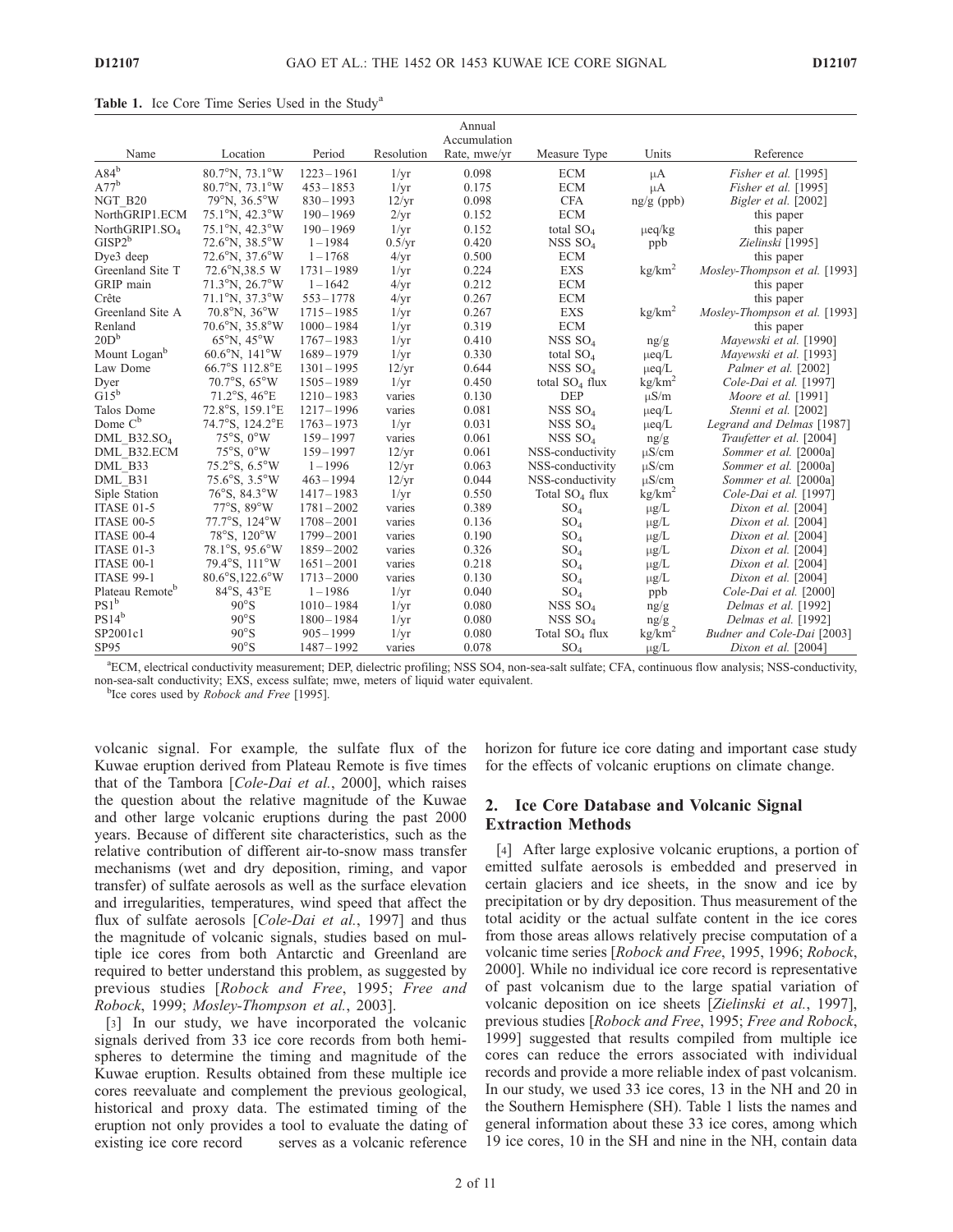

## Locations of the 20 Antarctic Ice—core Sites

Figure 1. Locations of the 20 Southern Hemisphere ice core sites (see Table 1).

beginning in or before the 15th century. From Table 1 we also see that 24 ice cores, 17 in the SH and seven in the NH, have sulfate records. Among the 24 sulfate ice core records, only nine (7 SH, 2 NH) have records that go back to the 15th century. In this study, we used all available ice cores (i.e., the 19 records with Kuwae signals) to determine the timing of the Kuwae eruption, but only the sulfate records (i.e., the nine cores with Kuwae sulfate records) to estimate the deposition of the eruption on the Antarctic and Greenland ice sheets. The estimated deposition was evaluated and adjusted with the 24 total ice core sulfate records. The reason we choose not to use electrical conductivity measurement (ECM) records in calculating the volcanic deposition is that ECM measures acidity caused not only by sulfuric acid  $(H_2SO_4)$ , but also by nitric  $(HNO_3)$ , hydrochloric (HCl), and hydrofluoric (HF) acids, can be reduced by deposition of basic (as contrasted with acidic) aerosol particles, and depends on the temperature at the time when the measurement was taken. Figures 1 and 2 show the locations of these 33 sites, except the Mount Logan ice core which is far away from Greenland. We can see from Figures 1 and 2 that the 19 sites with Kuwae signals are relatively evenly distributed in both regions, especially for the 10 ice cores in A ca.

[5] To extract the volcanic signals from the annual average time series of each ice core we used the following procedures: (1) convert the sulfate concentration time series into fluxes (see Appendix A), (2) remove the trend and the background variation with a high-pass loess filter, a locally weighted least squares quadratic estimate [Cleveland] and Devlin, 1988], to remove signals longer than 31 years, (3) calculate the 31 year running median absolute deviation (MAD) of the residuals and select the potential volcanic peaks if they exceed the baseline plus 2 running MAD, (4) replace the selected peak values with the median of the original time series, (5) repeat step 2 using the time series with the peaks removed, and (6) repeat step 3 to extract the volcanic peaks. We use the loess filter and MAD because they provide robust estimates for a wide range of population distributions, and do not require a normal distribution, which is the underlying assumption for the automatic extraction method [Naveau et al., 2003] and other methods [e.g., Robock and Free, 1995, 1996] that extract peaks above a certain standard deviation limit. We chose an appropriate window length and extraction threshold by examining the properties of the detrended, peak-removed residuals such as normality, constant variance, and minimum autocorrelation. On the basis of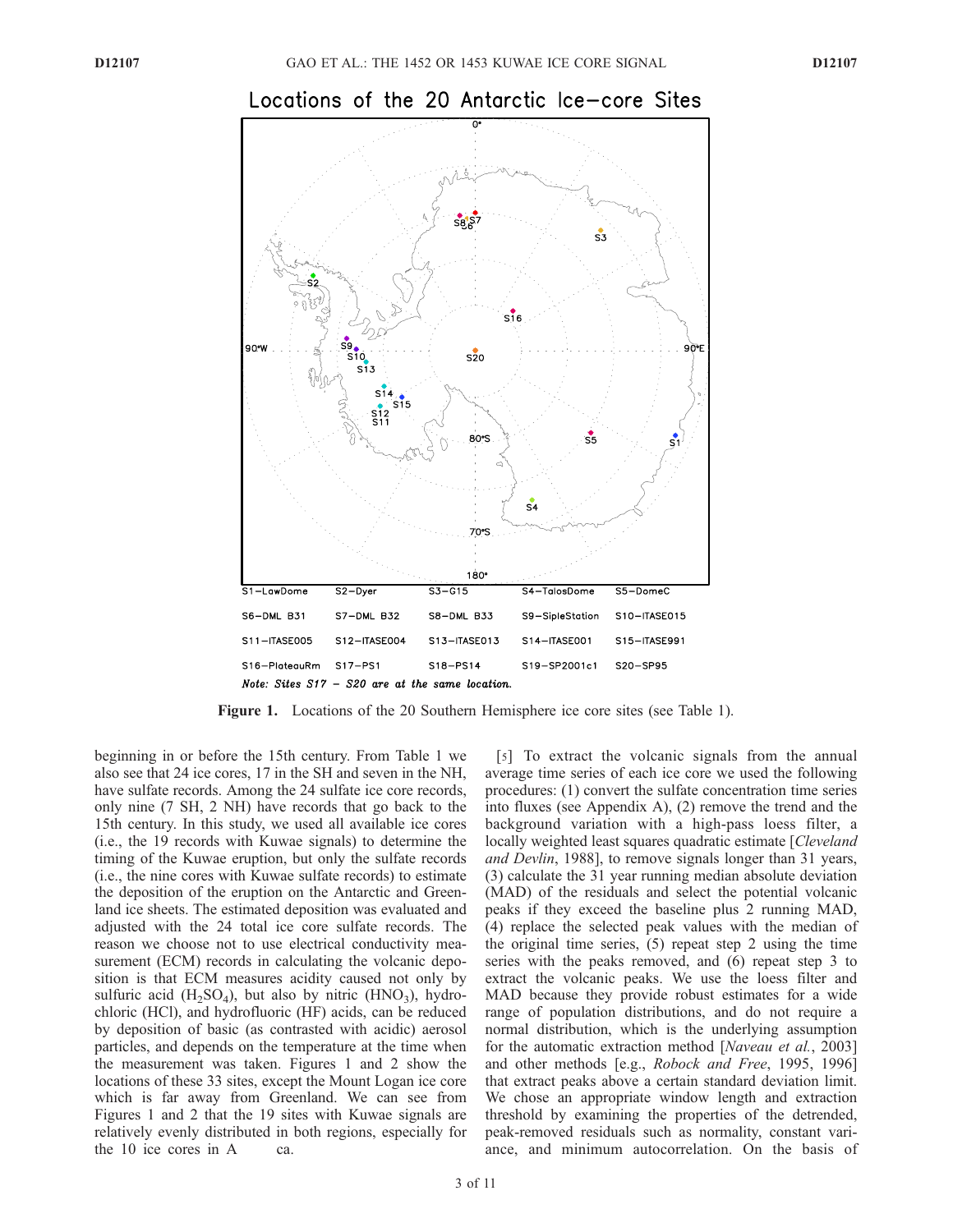

## Locations of the 12 NH Ice-core Sites

Note: sites N1 & N2, N5 & N7, N9 & N10 are at similar locations

Figure 2. Locations of 12 Northern Hemisphere ice core sites (see Table 1). Mount Logan is omitted from the map to expand Greenland where most cores are located.

spectral analysis of several of the time series, the 31 year filter falls at a spectral gap, which removes long-term variations while allowing for the full strength of volcanic peaks. For volcanic events as large as the Kuwae eruption, the choice of extraction method and criteria does not affect the results. However, for small eruptions, a suitable threshold and a robust method that is resistant to the outliers are essential in extracting the signals. To be consistent with other studies that reconstruct the entire volcanic time series, we keep the same extraction procedure here even though some steps and criteria are not critical.

## 3. Timing of the Great Kuwae Eruption

[6] Figure 3 shows the time series of the potential volcanic peaks extracted from the 10 SH ice core records for the period  $1440 - 1465$ . On the basis of previous studies, we would expect the ice core signal of a tropical eruption to show up  $1-2$  years after the eruption [Cole-Dai and Mosley-Thompson, 1999; Legrand and Wagenbach, 1999]. As the Kuwae caldera is located in the SH, we would expect to see the stratospheric aerosols confined mostly to the SH and to see its signature in SH ice much more strongly than in the NH.

[7] We can see in Figure 3 that two records (Siple Station, DML B31) show large peaks during the period 1454– 1456; and three records (Talos Dome, DML\_B32 and DML\_B33) have peaks during 1453-1456. All of these five cores [Cole-Dai et al., 1997; Sommer et al., 2000b; Stenni et al., 2002; Traufetter et al., 2004] were absolutely dated by counting seasonal cycles of non-sea-salt  $SO_4^{2-}$ , d 18O, sodium, calcium, and/or ammonium concentrations. The dating was then evaluated and refined by looking at radionuclide and volcanic markers, usually the 1259 unknown eruption, Tambora in 1815, and Agung in 1963. However, in the Talos Dome the Kuwae eruption was set to the year AD 1452 and used as a reference horizon [Stenni et al., 2002]; in the DML\_B31 and DML\_B33 records the peak of Kuwae signals were fixed to the year 1455 [Sommer et al., 2000b]. Ice core records dated by multiple layer accounting are considerably more accurate, though accumulated dating errors up to  $1-3$  years do exist due to some ambiguous layers.

[8] Among the rest of the ice core records, SP2001c1 [Budner and Cole-Dai, 2003] has a big signal during 1456– 1458. Accounting for a possible dating error of up to  $\pm 4$ years, the timing of the Kuwae deposition could lie somewhere between 1452 and 1462. The peak in Plateau Remote spans  $1451 - 1455$  in Figure 3. This core was dated using an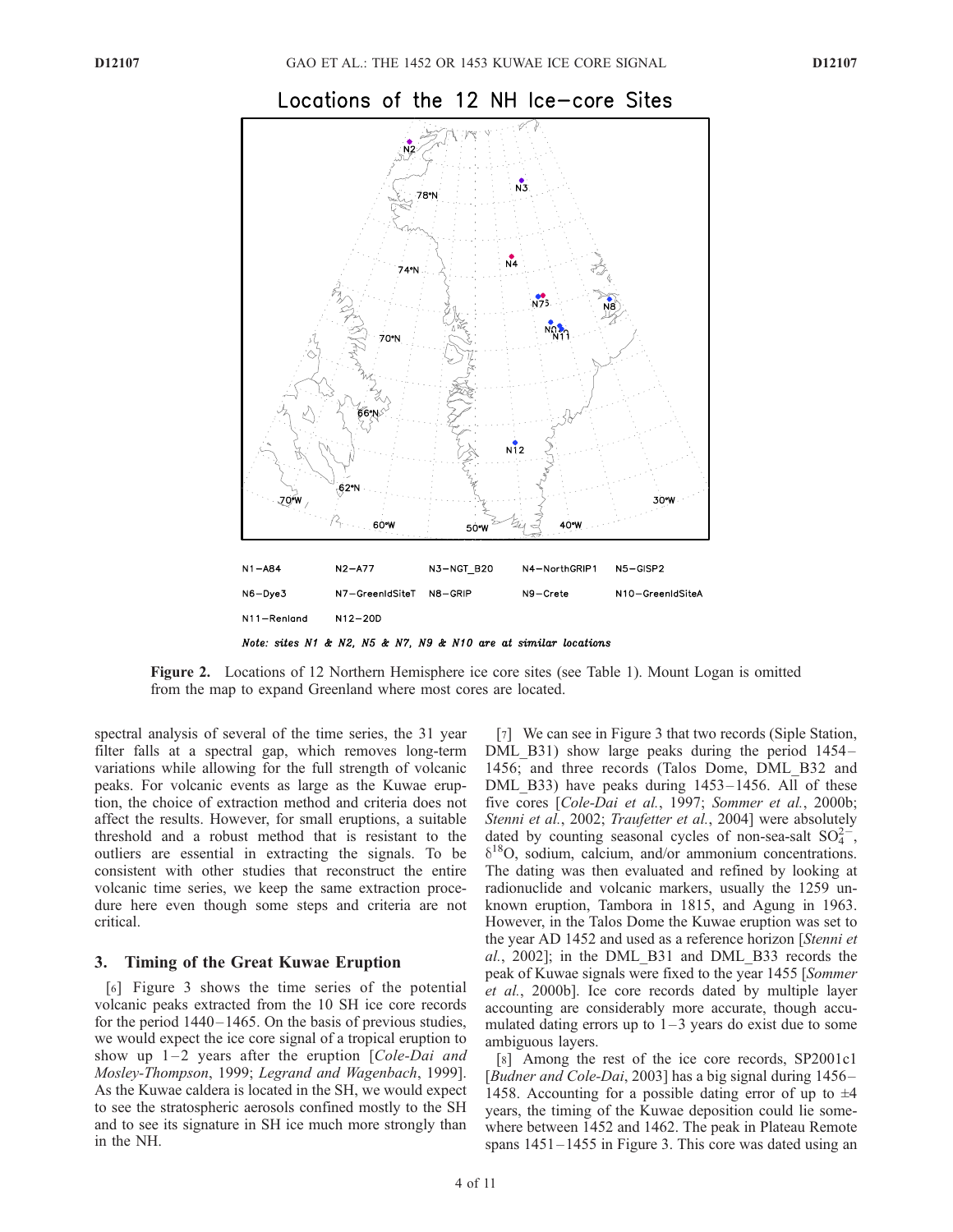

Figure 3. Kuwae signals extracted from the annual time series of the 10 Southern Hemisphere ice core records (see Table 1 and Figure 1). SF (in blue) is sulfate flux and ECM (in red) is electrical conductivity measurement.

age model and the Kuwae peak was fixed to 1454 and served as a reference horizon [Cole-Dai et al., 2000]. The Law Dome record [Palmer et al., 2002] was composited from three ice cores, DSS97 (1888 –1995), DSS99 (1841 – 1888), and DSS  $(1301-1841)$ , which may cause either missing or faulty annual layers at the conjunctions. Thus it is possible for the peak shown at 1460 in Figure 3 to be off by a few years. The PS1 data we have only contain volcanic signals extracted by the authors [Delmas et al., 1992], and it has a single value for each event though the authors stated that the Kuwae deposition lasted for 3 full years. The dating uncertainty is  $\pm 10$  years during the period from 1259 to 1800 and the authors ''redate'' the Kuwae event to the year 1452 according to tree ring evidence [La Marche and Hirschboeck, 1984]. G15 [Moore et al., 1991] was dated by first usi ung, Tambora and the 1259 unknown to fix the chronology and then interpolating between these events. Therefore it is possible that the timing of Kuwae as interpreted from this core was off by several years. In general, the SH ice core records seem to suggest a 3– 4 year Kuwae deposition at about 1453 –1456.

[9] Evidence from NH ice core records is less clear. As shown in Figure 4 several of the NH ice core records show double peaks during the period from 1450 to 1465, with one in the mid-1450s and the other at the beginning of 1460s. No signal was detected in the GRIPmain ice core records. Previous studies [Fisher et al., 1985; Langway et al., 1995] suggest that the Crête ice core has a high dating accuracy due to the low signal-to-noise variance ratios in terms of both accumulation rate and layer separation, plus there is virtually no melting in this site. We extracted a large acid spike during  $1453 - 1454$  in the Crête ECM record. Ac-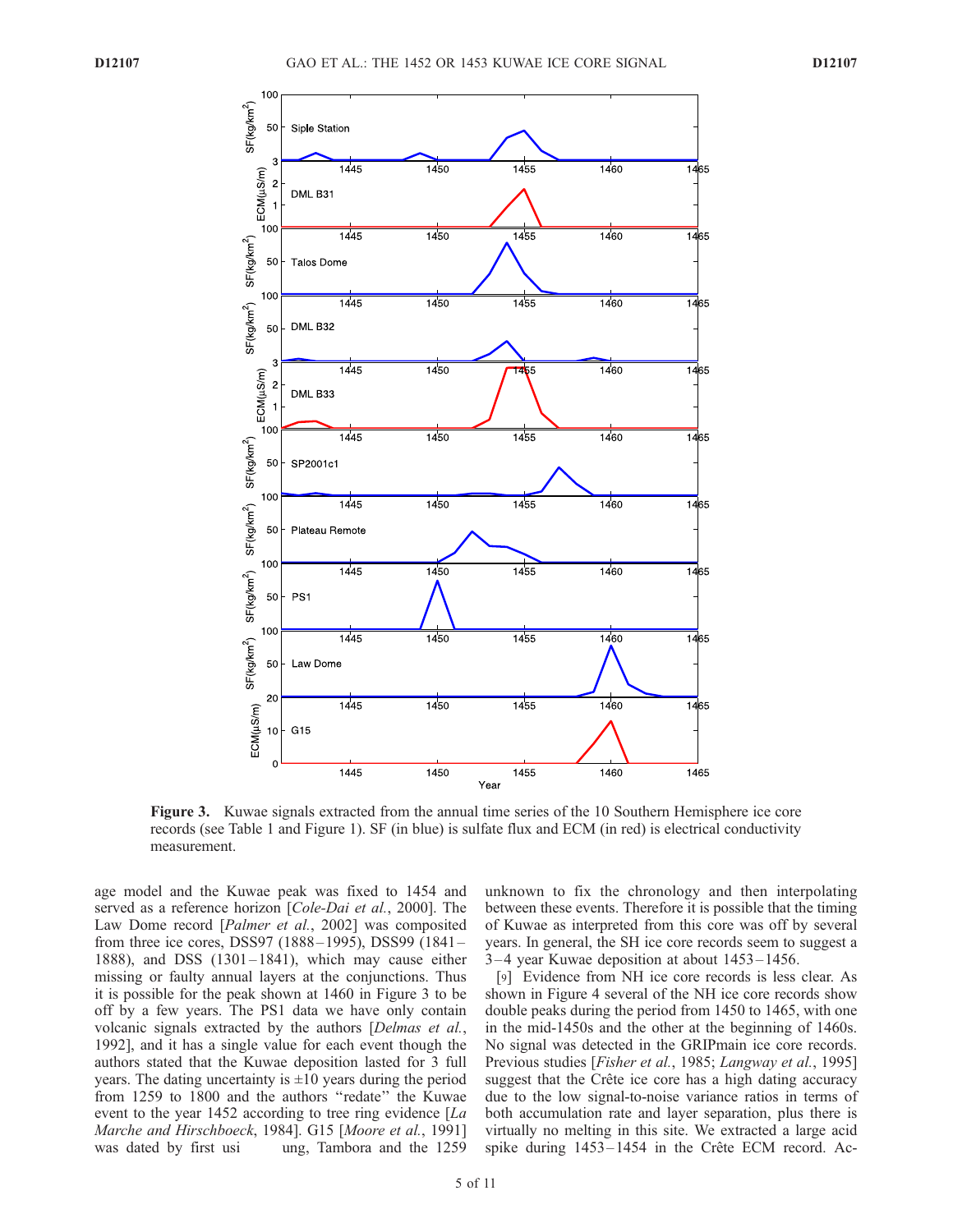

Figure 4. Kuwae signals extracted from the annual time series of the 10 Northern Hemisphere ice core records (see Table 1 and Figure 2). SF (in blue) is sulfate flux, and ECM (in red) is electrical conductivity measurement.

counting for the  $\pm 1 - 2$  year dating error [Hammer et al., 1980], this result suggests a Kuwae deposition during 1451 – 1456. Other NH ice core records that have a signal during this period are A84, Renland, and both of the NorthGRIP1 sulfate and ECM data. NGT B20 [Bigler et al., 2002] was dated based on identification of the wellknown historical volcanic layers (Katmai 1912, Tambora 1815, Laki 1783, Huaynaputina 1600, unknown 1259, and Eldgja´ 934) plus annual counting using the seasonal variation of calcium and sodium. The dating accuracy is  $\pm 5$ years, which places the Kuwae signal in the time interval 1446 – 1458. In the GISP2 record a larger signal was detected during 1458– 1461. The volcanic signals in GISP2 are generally spread due to the biyearly sampling scheme used so the original signal is probably only in 1459 –1460. Zielinski [1995] assigned this signal to the Kuwae eruption. Here we suggest that this 1459–1460 peak is the deposition of a local eruption at the beginning of 1460s rather than Kuwae for the following two reasons. First, we found an almost constant dating error of  $-1-2$  years (i.e., 1 or 2 years earlier than the actual date) in GISP2 by comparing its volcanic signals with the other cores and the historical documents; therefore it is unlikely that this signal represents the deposition of Kuwae eruption found to be in the middle 1450s, based on our SH ice cores results. Second, several other NH ice cores, such as the Crête, NorthGRIP1 sulfate, A77, A84, and Dye3 deep records (Figure 4), also have separate peaks during the same period that are not due to the Kuwae aerosols. The missing of Kuwae signal in both the GISP2 and GRIPmain ice core record may be a result of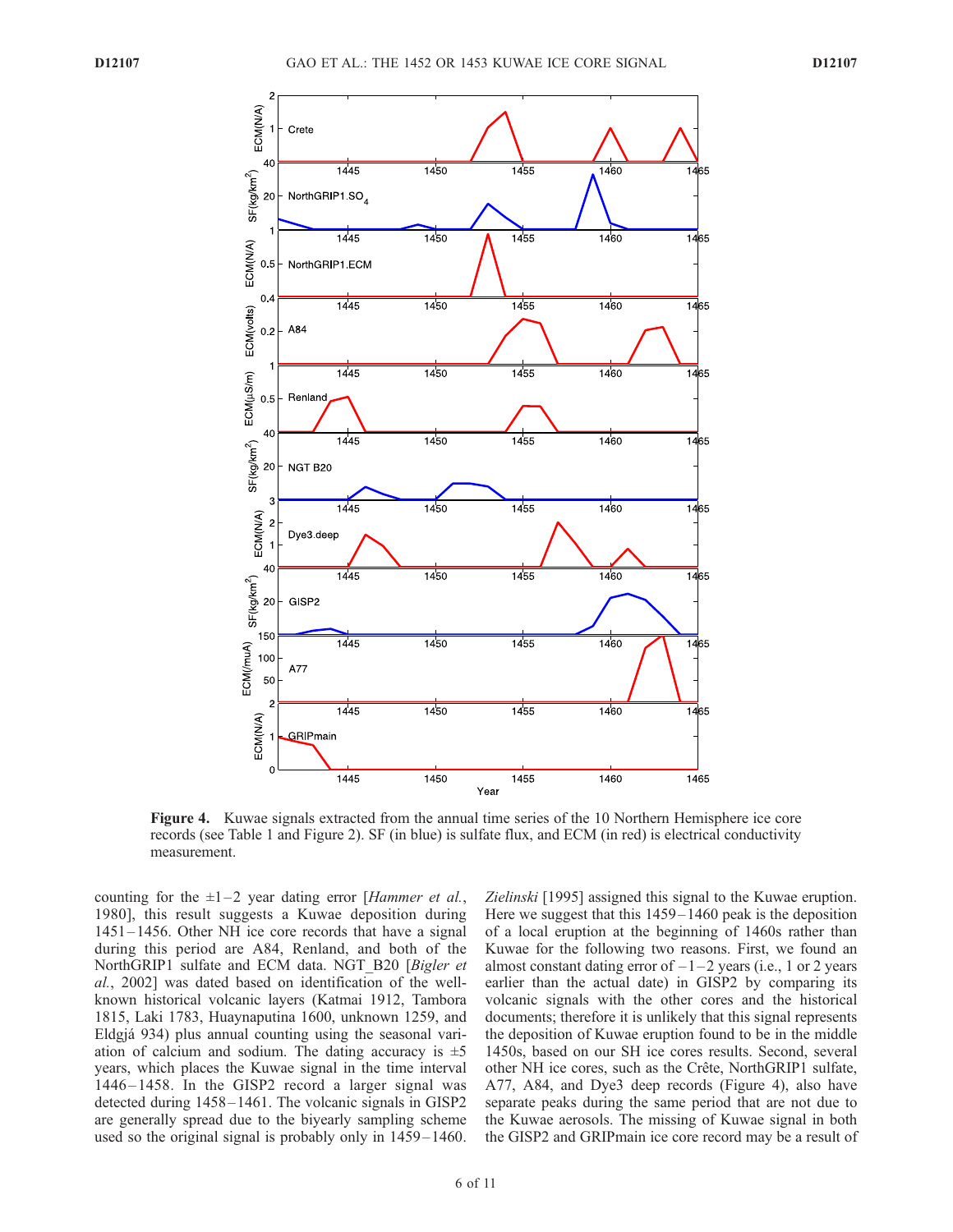| Volcano  | Latitude       | Year | 7 SH            | 7 SH            | 2 NH            | 7 NH                   | PARCA            | CH1988           |
|----------|----------------|------|-----------------|-----------------|-----------------|------------------------|------------------|------------------|
| Kuwae    | $7^\circ$ S    | 1452 | $93.0 \pm 35.5$ | $97.7^{b}$      | $24.8 \pm 3.2$  | $44.6^{\circ}$         | N/A              | N/A              |
| Laki     | $64^{\circ}$ N | 783  | N/A             | N/A             | $87.6 \pm 4.2$  | $103.2 \pm 35.1$       | $187.0 \pm 91.8$ | $171.3 \pm 72.5$ |
| Unknown  | tropical?      | 1809 | $25.1 \pm 13.3$ | $27.2 \pm 12.3$ | $17.7 \pm 19.2$ | $25.9 \pm 15.2$        | $35.9 \pm 8.8$   | N/A              |
| Tambora  | $8^\circ S$    | 1815 | $56.7 \pm 32.8$ | $59.4 \pm 26.4$ | $31.3 \pm 8.5$  | $49.5 \pm 24.8$        | $60.4 \pm 16.9$  | $64.2 \pm 33.1$  |
| Krakatau | $6^{\circ}$ S  | 1883 | $12.4 \pm 5.6$  | $12.1 \pm 5.9$  | $4.6 \pm 0.6$   | $14.0 \pm 7.4^{\circ}$ | N/A              | N/A              |

Table 2. Average Total Sulfate Depositions and the Corresponding Standard Deviations Based on Different Groups of Ice Cores for the Laki, 1809 Unknown, Tambora, and Krakatau Eruptions<sup>a</sup>

a All values are calculated in the same way. The 7 Southern Hemisphere (SH) cores: SP2001, PS1, Plateau Remote, Talos Dome, Law Dome, Siple Station, and B32. The 17 SH cores: the above seven cores plus SP95, ITASE015, ITASE005, ITASE004, ITASE013, TASE001, ITASE991, Dyer, Dome C, and PS14. The 2 Northern Hemisphere (NH) cores: B20 and NorthGRIP1. The 7 NH cores: the above two cores plus Greenland Site A and T, GISP2, 20D, Mount Logan. See Table 1 for details on these cores. PARCA data from four cores (GITS, D2, D3, and Raven) for unknown and Tambora and five cores (D2, D3, Raven, Humboldt, and NASA-U) for Laki are from Table 2 of Mosley-Thompson et al. [2003]. CH1988 data obtained by averaging the sulfate depositions of 12 and 11 NH cores from Table 4 of Clausen and Hammer [1988]. Deposition values are in kg/km<sup>2</sup>.<br><sup>1</sup> Phece are estimated values by multiplying the Kywas deposition in columns 4 and 6 with the average ratios

These are estimated values by multiplying the Kuwae deposition in columns 4 and 6 with the average ratios of 7 versus 17 SH and 2 versus 7 NH ice core mean depositions, respectively. Thus these two values roughly represent the average Kuwae depositions if all of the 17 SH and 7 NH ice cores were available.

The Krakatau signal does not show in the Mount Logan ice core record. Therefore the total deposition for the Krakatau eruption is averaged over six NH ice core records instead of seven.

the natural spatial variation of volcanic deposition; or it may be caused by the loss of snow and ice during the postdepositional redistribution or even the drilling and handing processes.

[10] All of the ten SH ice core records in Figure 3 display only one dominant peak during the interval  $1445 - 1465$ , suggesting that the Kuwae eruption was a single-phase volcanic event. The multiple peaks shown in some of the NH time series (Figure 4) were probably caused by signals from other sources such as local volcanic eruptions. Since the Kuwae eruption is at  $17^{\circ}$ S, it is reasonable to base our analysis on the SH ice core records and conclude that the eruption was indeed a single-phase event.

[11] In summary, the ice core records support the previous discovery that there was a large volcanic eruption somewhere during the 1450s that emitted significant amounts of sulfate aerosols into both hemispheres. Although signals derived from individual ice cores indicate different timings of the Kuwae eruption, when accounting for the dating errors associated with each record, these signals seem to point to a volcanic deposition during the period 1453 –1457, suggesting that the Kuwae eruption took place in either late 1452 or early 1453. This result is consistent with previous suggestions based on the geological record [Simkin and Siebert, 1994], historical records [Pang, 1993; Simarski, 1996], and proxy data [La Marche and Hirschboeck, 1984; Pang, 1993; Briffa et al., 1998].

#### 4. Sulfate Deposition

[12] To calculate the amount of sulfate deposited in the polar regions by the Kuwae eruption, we first adjusted the timing of the Kuwae signals in each ice core record by lining them up during  $1453 - 1456$  and fixing the highest values at year 1454. We then calculated the hemispheric average sulfate deposition based on the seven SH ice cores (SP2001c1, PS1, Plateau Remote, Talos Dome, Law Dome, Siple Station, and DML\_B32) and two NH ice cores (NGT\_B20 and NorthGRIP1) that have sulfate records. The resulting total sulfate deposition was 93.0 kg  $SO_4/km^2$ and 24.8 kg  $SO_4/km^2$  for SH and NH ice core records, respectively (Table 2). The difference between these two

average values suggests an asymmetric distribution of the volcanic debris.

[13] To evaluate how representative these seven SH and two NH ice core records are, we compared the average sulfate depositions derived from these records to those from a larger number of ice cores for several other well-known volcanic events when more ice core records were available. In the SH we calculated sulfate deposition averaged from the seven cores and those from 17 records for the 1809 unknown, 1815 Tambora, and 1883 Krakatau eruptions. These results, together with those for the NH ice core comparisons, are shown in Table 2. We also plotted in Figure 5 the sulfate fluxes averaged over the seven versus 17 SH ice cores and two versus seven NH ice cores, respectively, for the four years following the Tambora eruption. Our results show that the sulfate fluxes based on these seven SH ice cores records are very close, within 5%, to those from 17 SH records for the five events chosen. Therefore it is reasonable to assume that our estimation of sulfate fluxes for the Kuwae eruption based on the seven SH cores is representative of what we would obtain from the 17 SH ice core records.

[14] Similarly, we calculated the average sulfate deposition of the two Greenland cores and the total seven cores for the Laki, 1809 unknown, 1815 Tambora, and 1883 Krakatau eruptions (Table 2). The results based on the two northern Greenland ice core records are smaller than those averaged over the seven Greenland cores. Also listed in Table 2 are the average sulfate depositions for the unknown, Tambora, and Krakatau eruptions from six Program for Arctic Regional Climate Assessment (PARCA) [Mosley-Thompson et al., 2003] ice cores, and 12 Greenland cores from Clausen and Hammer [1988]. We can see that for all of the three events, the average sulfate deposition of these two other groups of Greenland ice core records is about twice as large as those of the two NH records. Previous studies [e.g., Zielinski et al., 1997] found that there are large spatial variations in the volcanic depositions among different NH ice cores. We also found, for instance, that the Tambora deposition ranges from 25 kg/km<sup>2</sup> in B20 (79 $\rmdegree N$ ) to 73 kg/km<sup>2</sup> in GISP2 (72.6°N) and 85 kg/km<sup>2</sup> in 20D ( $65^{\circ}$ N). Since both NGT B20 and NorthGRIP1 (75.1 $^{\circ}$ N)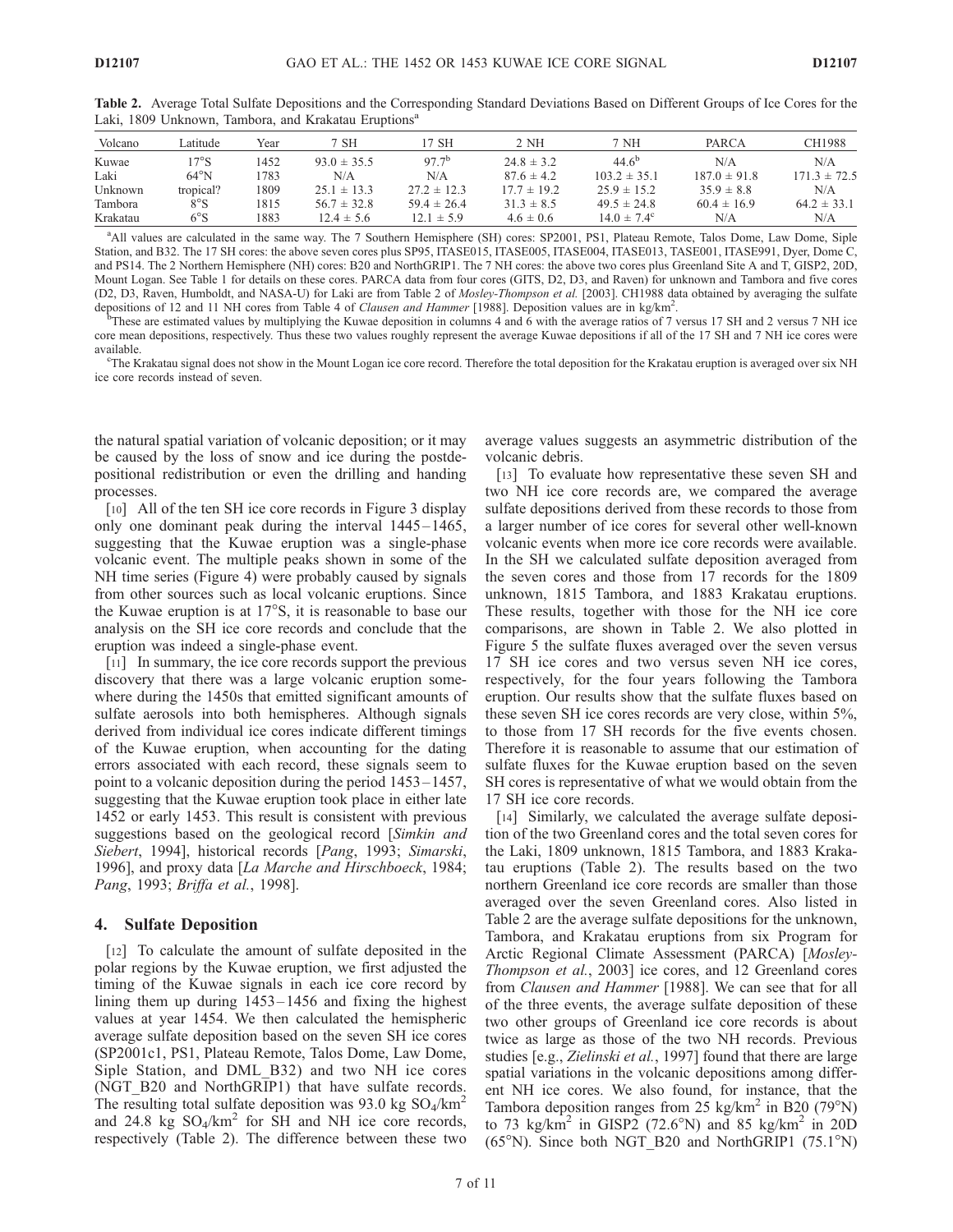

Figure 5. Comparison of the Kuwae and Tambora signals revealed from the ice core records. The eruption year was set to be 1452 and 1815 for Kuwae and Tambora, respectively, and the signals were adjusted to have the peak values line up in the year after eruption. Two sets of Tambora results were plotted for each hemisphere, one averaged over all the cores available and the other averaged over the same cores as Kuwae. The adjusted estimation (see text for details) of Kuwae deposition is also plotted.

are located in northern Greenland with very low accumulation rates (10 and 15 cm water equivalent per year, respectively) we speculate that this is the major reason why the average deposition from these two records is smaller than that derived from the seven records in our study and the two other groups of Greenland records. To make the estimation of Kuwae deposition representative of the entire Greenland, we first calculated the ratio of average deposition from the total seven NH cores to those from these two cores for the four later eruptions and obtained the average ratio of 1.8, which is close to the ratio obtained from the two other groups of Greenland records as mentioned above. Then, we adjust the estimation of Kuwae deposition by multiplying the Kuwae deposition obtained from the 2 NH ice cores by a factor of 1.8 and obtained a deposition of 44.6 kg  $\text{SO}_4/\text{km}^2$ . The adjusted result is listed in Table 2 and also plotted in Figure 5. If we apply the same procedure to the SH, we obtain the adjusted estimation of Kuwae deposition in the Antarctic of  $97.7$  kg SO<sub>4</sub>/km<sup>2</sup>, which is very close to our original estimation.

[15] Comparing the sulfate deposition of Kuwae eruption to that for the Tambora eruption (Figure 5 and Table 2) we find that the magnitude of the Kuwae deposition is smaller than that for Tambora for the NH, but much larger for the SH. The greater hemispheric asymmetry of Kuwae as compared to Tambora is reasonable given that Kuwae  $(17°S)$  is much farthe the Equator than Tambora  $(8°S)$ . On the other hand, besides the location of an eruption, the distribution of volcanic debris also depends heavily on the time of the year when the eruption took place, the location of the Intertropical Convergence Zone, the Quasi-Biennial Oscillation, and the stratospheric winds on the day of the eruption. These factors introduce an uncertainty when trying to estimate hemispheric loading from an eruption, but if we know the deposition, we can infer stratospheric loading for each hemisphere. This is illustrated by the 1963 Agung eruption, which occurred at 8°S, the same latitude as Tambora, but also dispersed two thirds of its volcanic aerosols into the SH, the same proportion as Kuwae, but different to that of Tambora's aerosols which were more evenly distributed.

[16] Table 2 also shows the standard deviations of volcanic sulfate deposition for each eruption, from which we can see that there are large spatial variations in both Antarctic and Greenland ice cores. Several factors can account for this variation, such as surface irregularity, elevation, temperature, wind redistribution, and relative contribution of wetdry deposition. Figure 6 shows the ratios between the net deposition of Kuwae and Tambora sulfate aerosols. The use of these ratios eliminates much of the intersite variability described above [*Cole-Dai et al.*, 1997]. However, Plateau Remote still has an unusually large ratio (5.6) followed by Talos Dome (3.8), compared with the average ratio (1.1) of the other six ice cores. Cole-Dai et al. [2000] suggested that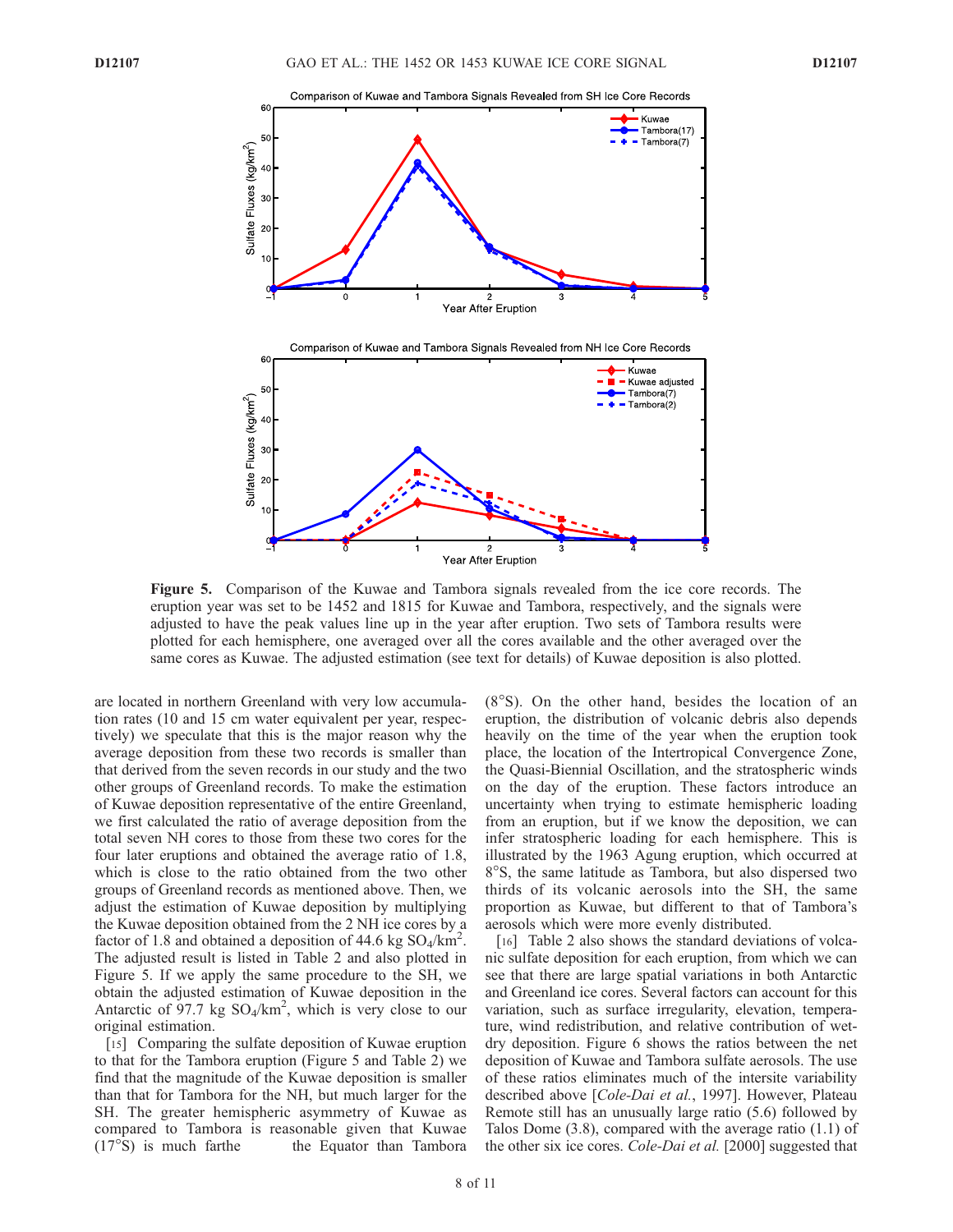

Figure 6. Spatial distribution of the ratio between the net deposition for Kuwae and Tambora eruption in eight Antarctic ice cores.

the high value in Plateau Remote was caused by the partial loss or gain of snow within annual layers, whose effects are more pronounced in the low-accumulation sites; whereas Castellano et al. [2005] speculated that the Kuwae distribution pattern can be a real spatial variation in its depositional fluxes. The high ratios in these two sites doubled the overall average ratio between Kuwae and Tambora, and our results may overestimate the mean Kuwae sulfate deposition in Antarctica if the high ratios in the above two sites are actually caused by net gain of snow. This once again addresses the importance of using multiple (as many as available) ice cores with full spatial coverage to obtain the forcing index of past volcanism.

## 5. Conclusions

[17] We have used 33 ice core records, 13 from the Northern Hemisphere and 20 from the Southern Hemisphere, to examine the timing and magnitude of the great Kuwae eruption in the mid-15th century. Our results suggest that the Kuwae eruption is a single-phase eruption which took place in late 1452 or early 1453, producing significant depositions that lasted up to four years in both Greenland and Antarctic ice sheets. The Kuwae signals detected in ice

cores from both polar regions confirm the potential of this eruption for global climatic impacts. The large difference between the two hemispheric-average sulfate deposition densities (97.7 kg/km<sup>2</sup> in the SH versus 44.6 kg/km<sup>2</sup> in the NH) indicates an asymmetric distribution of the volcanic debris between the two hemispheres. Our results also suggest that the Kuwae eruption caused one of the largest aerosol events in the past 700 years, probably surpassing the magnitude of the aerosol cloud caused by Tambora eruption in 1815.

[18] *Witter and Self* [2006] calculated the total atmospheric sulfate aerosol loading from the Kuwae eruption and found it to lie somewhere between 235 and 414 Tg. They used geological techniques to estimate the amount of sulfur the eruption actually injected into the stratosphere. By measuring the amount of sulfate that was deposited in ice cores, in theory one could do an inverse calculation to estimate the stratospheric loading, and then use this information to calculate the radiative forcing of the climate system [e.g., Stenchikov et al., 1998], one of the ultimate goals of our research. However, to do this inverse calculation, one would have to explicitly model the stratospheric, cross-tropopause, and then tropospheric transport; microphysical, precipitation, and deposition mechanisms; as well as effects of sastrugi on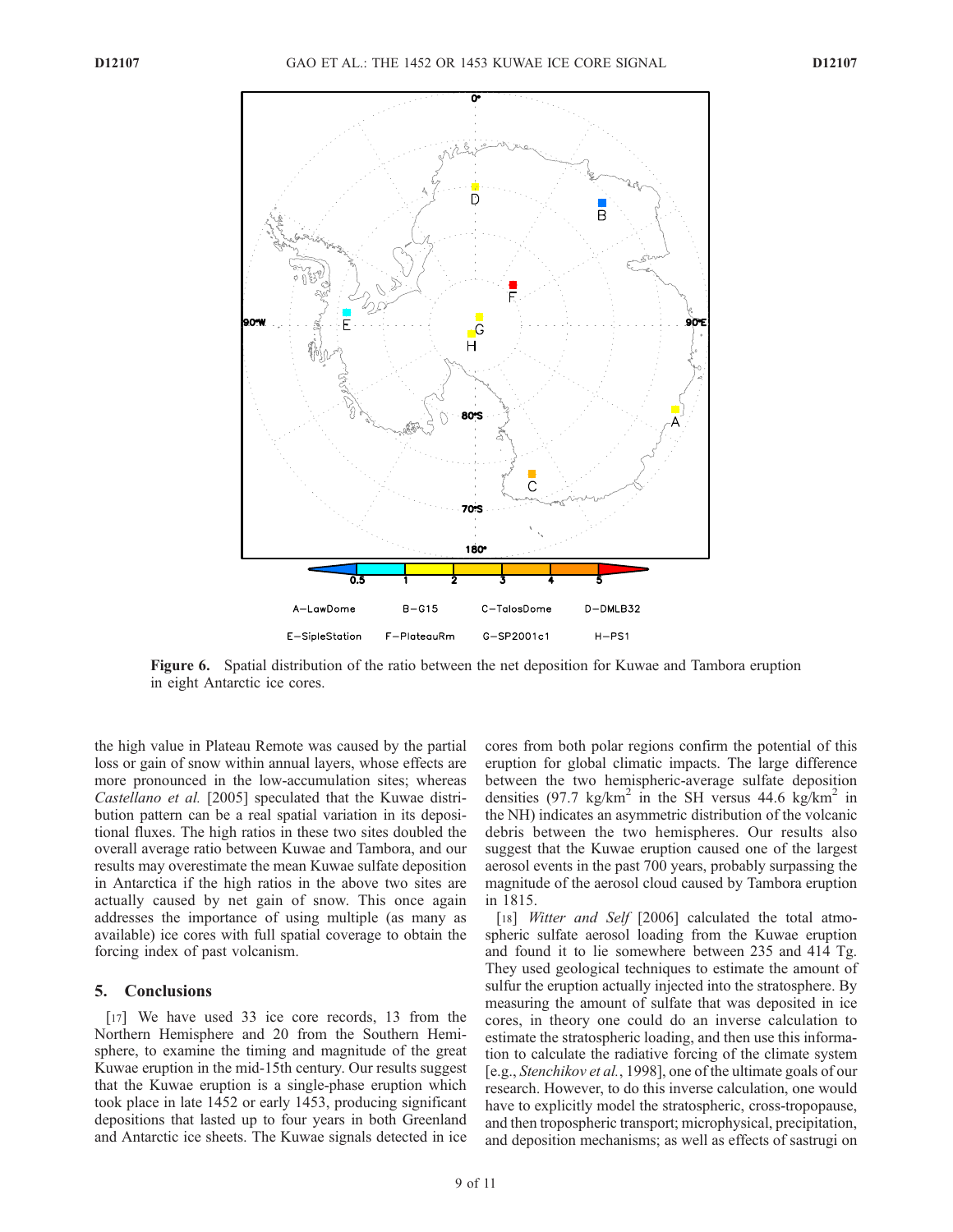the ice; and no one has done such a calculation yet. That work is currently underway and will be reported in a subsequent paper.

## Appendix A

[19] Procedure to calculate sulfate fluxes for ice cores with sulfate concentration records.

## A1. Cores With Sulfate Contents in  $\mu$ eq/L

[20] 1. Assume the density of the sample solution is similar to that of water, i.e., 1  $\mu$ eq SO<sub>4</sub>/L  $\approx$  1  $\mu$ eq SO<sub>4</sub>/kg.

[21] 2. Use 1 kg/L as the density if the accumulation is in water equivalent, and 0.85 kg/L as the density if the accumulation is in ice equivalent.

[22] 3. Multiply the sulfate content (in  $\mu$ eq/kg) with the factor  $[L = 48 \text{ (g/eq SO}_4^{2-}) \times$  annual accumulation (m/yr in either water or ice equivalents)  $\times$  water or ice density (in kg/L)] or  $[L = 48 \text{ (g/eq SO<sub>4</sub><sup>2</sup> –) × annual accumulation in (g)$  $\text{cm}^{-2} \text{ yr}^{-1}$ ) or (kg/km<sup>2</sup> yr)] to convert them to fluxes (kg/  $km^2$  yr).

#### A2. NorthGRIP1

[23] Since the NorthGRIP1 record we used only contains the sulfate content (in  $\mu$ eq/kg) corresponding to annual depth intervals and the 55 cm average ice or snow density for the first 100 m of ice core, we used the following procedure to calculate the sulfate fluxes.

[24] 1. Linearly interpolate the 55 cm averaged densities for the first 100 m of ice core to the depth intervals that corresponding to the annual depositions.

[25] 2. Assume the ice density as  $0.85 \text{ kg/L}$  for the data after the first 100 m.

[26] 3. Multiply the sulfate content (in  $\mu$ eq/kg) with the factor  $[L = 48 \text{ (g/eq SO<sub>4</sub><sup>2</sup>)} \times$  annual deposition (in m)  $\times$  ice density for each annual depth interval ( in kg/L)] to convert them to fluxes (kg/km<sup>2</sup> yr).

#### A3. Cores With Sulfate Contents in  $\mu$ g/L, ng/g, or ppb

[27] 1. Assume the density of the sample solution is the same as that of water, i.e.,  $1 \mu g/L \approx 1 \mu g/kg = 1 \text{ ng/g} =$ 1 ppb.

[28] 2. Use 1 kg/L as the density if the accumulation is in water equivalent, and 0.85 kg/L as the density if the accumulation is in ice equivalent.

[29] 3. Multiply the sulfate content with the factor  $[L =$ annual accumulation (m/yr in either water or ice equivalents)  $\times$  water or ice density (in kg/L)] or just with the annual accumulation if it is in  $(g \text{ cm}^{-2} \text{ yr}^{-1})$  or  $(\text{kg/km}^2 \text{ yr})$ to convert them to fluxes (in  $\text{kg}/\text{km}^2$  yr).

[30] Acknowledgments. We thank all the scientists who have supplied us with ice core records both for the difficult work of obtaining and analyzing the cores and for allowing us to use them. We thank Philippe Naveau for valuable discussions on signal extraction methods. This work is supported by NOAA grant NA03-OAR-4310155 and the Chaire du Développement Durable de l'Ecole Polytechnique, Paris, France.

#### References

Bigler, M., D. Wagenbach, H. Fischer, J. Kipfstuhl, H. Millar, S. Sommer, and B. Stauffer (2002), Sulphate record from a northeast Greenland ice core over the last 1200 years based on continuous flow analysis, Ann. Glaciol., 35, 250-256.

- Briffa, K. R., P. D. Jones, F. H. Schweingruber, and T. J. Osborn (1998), Influence of volcanic eruptions on Northern Hemisphere summer temperature over the past  $600$  years, *Nature*,  $393$ ,  $450-\overline{455}$ .
- Budner, D., and J. H. Cole-Dai (2003), The number and magnitude of large explosive volcanic eruptions between 904 and 1865 A. D.: Quantitative evidence from a new south pole ice core, in Volcanism and the Earth's Atmosphere, edited by A. Robock and C. Oppenheimer, pp. 165-176, AGU, Washington, D. C.
- Castellano, E., S. Becagli, M. Hansson, M. Hutterli, J. R. Petit, M. R. Rampino, M. Severi, J. P. Steffensen, R. Traversi, and R. Udisti (2005), Holocene volcanic history as recorded in the sulfate stratigraphy of the European Project for Ice Coring in Antarctica Dome C (EDC96) ice core, J. Geophys. Res., 110, D06114, doi:10.1029/2004JD005259.
- Clausen, H., and C. U. Hammer (1988), The Laki and Tambora eruptions as revealed in Greenland ice cores from 11 locations, Ann. Glaciol., 10, 16 – 22.
- Cleveland, W. S., and S. J. Devlin (1988), Locally weighted regression: An approach to regression analysis by local fitting, J. Am. Stat. Assoc., 83,  $596 - 610.$
- Cole-Dai, J. H., and E. Mosley-Thompson (1999), The Pinatubo eruption in South Pole snow and its potential value to ice core paleovolcanic records, Ann. Glaciol., 29, 99 – 105.
- Cole-Dai, J. H., E. Mosley-Thompson, and L. Thomason (1997), Annually resolved Southern Hemisphere volcanic history from two Antarctic ice cores, *J. Geophys. Res.*, 102, 16,761-16,771.
- Cole-Dai, J. H., E. Mosley-Thompson, S. P. Wight, and L. Thomason (2000), A 4100 – year record of explosive volcanism from an East Antarctica ice core, J. Geophys. Res.,  $105$ ,  $24,431 - 24,441$ .
- Delmas, R. J., S. Kirchner, J. M. Palais, and J. R. Petit (1992), 1000 years of explosive volcanism recorded at the South-Pole, Tellus, Ser. B, 44, 335– 350.
- Dixon, D., P. A. Mayewski, S. Kaspari, S. Sneed, and M. Handley (2004), A 200 year sub-annual record of sulfate in West Antarctica, from 16 ice cores, Ann. Glaciol., 39, 1-12.
- Fisher, D., and R. Koerner (1994), Signal and noise in four ice core records from the Agassiz Ice Cap, Ellesmere Island, Canada: Details of the last millennium for stable isotopes, melt and solid conductivity, Holocene, 4,  $113 - 120$
- Fisher, D., N. Reeh, and H. Clausen (1985), Stratigraphic noise in time series derived from ice cores, Ann. Glaciol., 7, 76-83.
- Fisher, D. A., R. M. Koerner, and N. Reeh (1995), Holocene climatic records from Agassiz Ice Cap, Ellesmere Island, NWT, Canada, Holocene, 5, 19-24.
- Free, M., and A. Robock (1999), Global warming in the context of the Little Ice Age, *J. Geophys. Res.*, 104, 19,057-19,070.
- Hammer, C. U., H. B. Clausen, and W. Dansgaard (1980), Greenland icesheet evidence of post-glacial volcanism and its climatic impact, Nature, 288, 230 – 235.
- La Marche, V. C., and K. K. Hirschboeck (1984), Frost rings in trees as records of major volcanic eruptions, Nature, 307, 121 – 126.
- Langway, C. C., K. Osada, H. B. Clausen, C. U. Hammer, and H. Shoji (1995), A 10-century comparison of prominent bipolar volcanic events in ice cores, J. Geophys. Res., 100, 16,241 – 16,247.
- Legrand, M., and R. Delmas (1987), A 220 year continuous record of volcanic  $H<sub>2</sub>SO<sub>4</sub>$  in the Antarctic ice sheet, Nature, 327, 671-676.
- Legrand, M., and D. Wagenbach (1999), Impact of Cerro Hudson and Pinatubo volcanic eruptions on the Antarctic air and snow chemistry, J. Geophys. Res., 104, 1581-1596.
- Mayewski, P. A., W. B. Lyons, M. J. Spencer, M. S. Twickler, C. F. Buck, and S. Whitlow (1990), An ice core record of atmospheric response to anthropogenic sulfate and nitrate, Nature, 346, 554 – 556.
- Mayewski, P. A., L. D. Meeker, M. C. Morrison, M. S. Twickler, S. I. Whitlow, K. K. Ferland, D. A. Meese, M. R. Legrand, and J. P. Steffensen (1993), Greenland ice core signal characteristics: An expanded view of climate change, J. Geophys. Res., 98, 12,839 – 12,847.
- Monzier, M., C. Robin, and J.-P. Eissen (1994), Kuwae ( $\sim$ 1425 A. D.): The forgotten caldera, J. Volcanol. Geotherm. Res., 59, 207 – 218.
- Moore, J. C., H. Narita, and N. Maeno (1991), A continuous 770 year record of volcanic activity from East Antarctica, J. Geophys. Res., 96, 17,353 – 17,359.
- Mosley-Thompson, E., L. G. Thompson, J. Dai, M. Davis, and P. N. Lin (1993), Climate of the last 500 years: High-resolution ice core records, Quat. Sci. Rev., 12(6), 419-430.
- Mosley-Thompson, E., T. A. Mashiotta, and L. G. Thompson (2003), High resolution ice core records of late Holocene volcanism: Current and future contributions from the Greenland PARCA cores, in Volcanism and the Earth's Atmosphere, edited by A. Robock and C. Oppenheimer, pp. 153 – 164, AGU, Washington, D. C.
- Naveau, P., C. Ammann, H.-S. Oh, and W. Guo (2003), An automatic statistical methodology to extract pulse-like forcing factors in climate